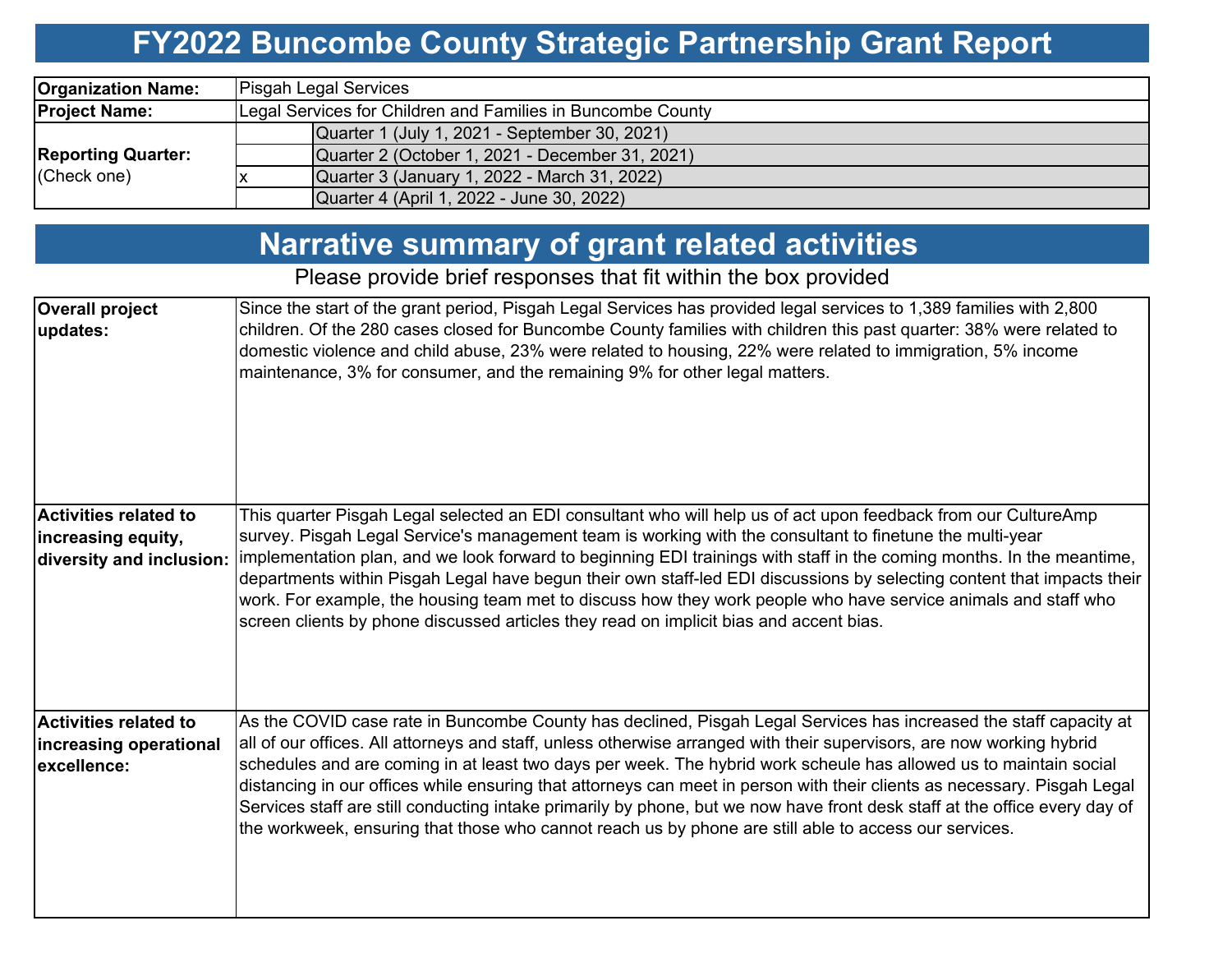## **FY2022 Buncombe County Strategic Partnership Grant Report**

| <b>Organization Name:</b>                | <b>Pisgah Legal Services</b>                                |  |  |  |  |  |  |  |
|------------------------------------------|-------------------------------------------------------------|--|--|--|--|--|--|--|
| <b>Project Name:</b>                     | Legal Services for Children and Families in Buncombe County |  |  |  |  |  |  |  |
|                                          | Quarter 1 (July 1, 2021 - September 30, 2021)               |  |  |  |  |  |  |  |
| <b>Reporting Quarter:</b><br>(Check one) | Quarter 2 (October 1, 2021 - December 31, 2021)             |  |  |  |  |  |  |  |
|                                          | Quarter 3 (January 1, 2022 - March 31, 2022)                |  |  |  |  |  |  |  |
|                                          | Quarter 4 (April 1, 2022 - June 30, 2022)                   |  |  |  |  |  |  |  |

## **Progress toward annual goals**

|                                                | Please only include new data for the specific quarter |                  |                  |                  |                  |                                                 |
|------------------------------------------------|-------------------------------------------------------|------------------|------------------|------------------|------------------|-------------------------------------------------|
| <b>Measure</b>                                 | <b>Annual Goal</b>                                    | <b>Quarter 1</b> | <b>Quarter 2</b> | <b>Quarter 3</b> | <b>Quarter 4</b> | <b>Progress</b><br>toward<br><b>Annual Goal</b> |
| Number of Buncombe County children helped      |                                                       |                  |                  |                  |                  |                                                 |
| by the organization                            | 3,000                                                 | 1,799            | 1,704            | 1,595            |                  | 2,800                                           |
| Number of Buncombe County children helped      |                                                       |                  |                  |                  |                  |                                                 |
| through this grant                             | 300                                                   | 180              | 170              | 159              |                  | 228                                             |
| Number of closed Buncombe County cases         |                                                       |                  |                  |                  |                  |                                                 |
| supported through this grant                   | 110                                                   | 32               | 32               | 28               |                  | 92                                              |
| Success rate obtaining a positive case outcome | 90%                                                   | 99%              | 99%              | 99%              |                  | 99%                                             |
|                                                |                                                       |                  |                  |                  |                  | 0                                               |

#### **Comments:**

(The first two metrics include duplicates from the prior quarter given a case opened in one quarter may continue to be worked in the following quarter, thus the progress toward the annual goal is not the sum of the quarters.) There are two wonderful stories of families who we were able to help remain housed in Pisgah Legal's Annual Report, on pages 4 and 5 https://www.flipsnack.com/pisgahlegal/pls-annual-report-2021/fullview.html.